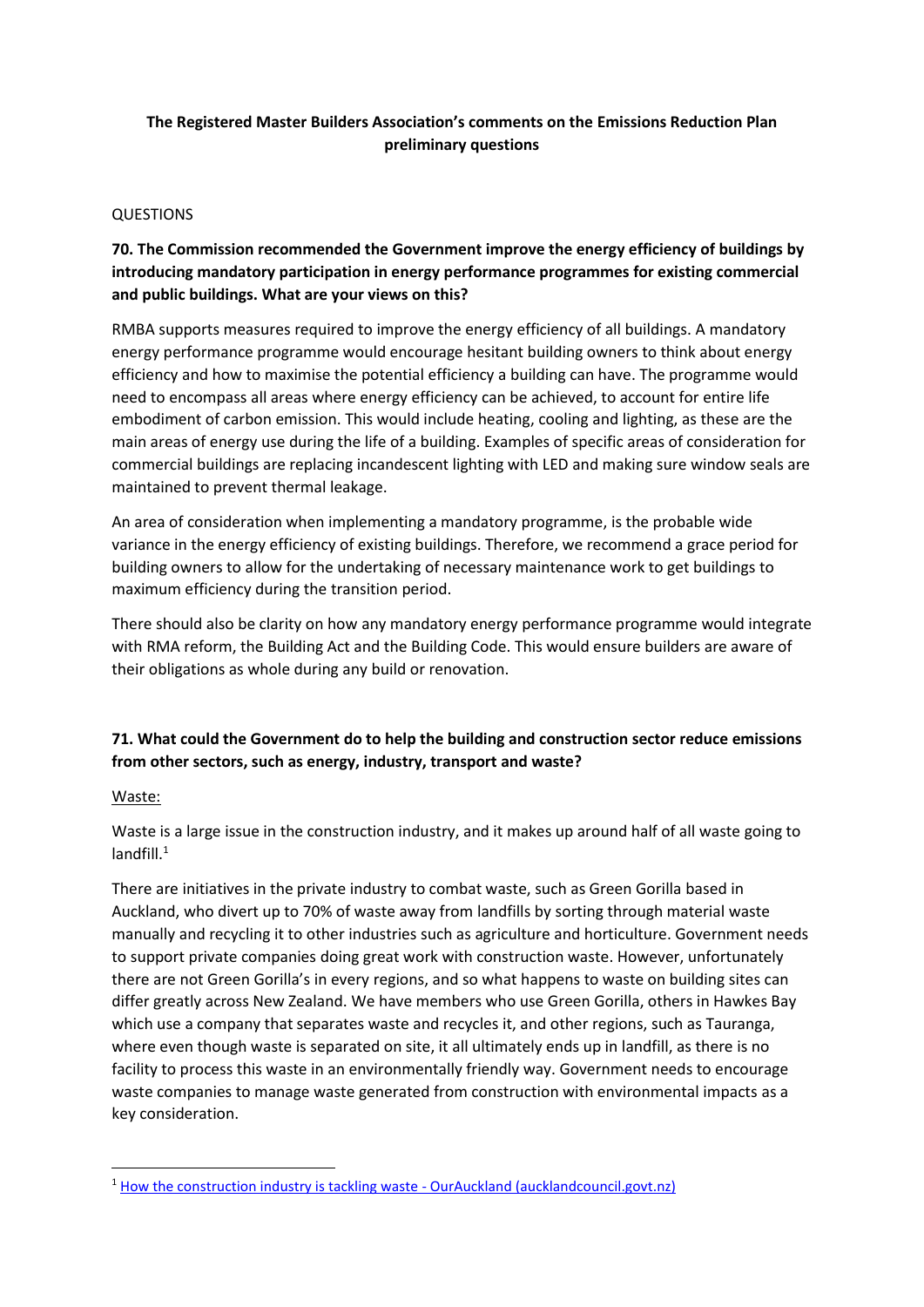Government could also supply recycling equipment on site for personal waste generated from lunch breaks. If construction workers are encouraged to recycle and reduce waste in their personal waste generated on site, then this will encourage workers to bring similar thinking to the waste produced as part of their role.

### Energy:

Government can encourage the construction sector to reduce emissions created from energy by promoting and strengthening the sector's understanding on how to offset emissions created from energy. The Naylor Love Carbon Calculator is a resource used by some of our members to help them calculate how much carbon a build will use and, then, how to either reduce this, or how much offsetting is required to balance this. Some of our members have started to plant trees as they complete builds to offset emissions created from the building process.

Homes should be designed to maximise the natural heat provided to us from the sun. Homes that are positioned to maximise sun and shade, along with sufficient insulation, will use less energy in their lifetime. There is not enough focus on the importance of site position in the legislative reform, yet it is an integral component. As up to 35% of heat in a home can be lost from a lack of roof insulation, it is important that insulation and other materials that retain heat in a building a used widely and correctly.<sup>2</sup>

## Transport:

New Zealand needs to become more efficient in how goods are transported to sites. We have heard from members of products used in construction being made in Nelson, finished in Christchurch and then shipped to Auckland for distribution. The transport of these goods across multiple sites will be adding to the carbon emissions of the sector, and the Government should provide incentives to companies to streamline their transport processes of goods to minimise unnecessary movements..

In addition to how frequently goods are transported before they are used, there needs to be emphasis on options for decarbonising heavy fleet. Increased rail and sea freight options are beneficial for some industries, but not all. Road transport will remain necessary for freight and the construction industry in the long term and will be an area of transport that will need further increased options for suppliers.

**72. The Building for Climate Change programme proposes capping the total emissions from buildings. The caps are anticipated to reduce demand for fossil fuels over time, while allowing flexibility and time for the possibility of low-emissions alternatives. Subsequently, the Commission recommended the Government set a date to end the expansion of fossil gas pipeline infrastructure (recommendation 20.8a). What are your views on setting a date to end new fossil gas connections in all buildings (for example, by 2025) and for eliminating fossil gas in all buildings (for example, by 2050)? How could Government best support people, communities and businesses to reduce demand for fossil fuels in buildings?** 

Capped emissions will drive innovation within the construction and building sector.

Current infrastructure in homes should not be replaced before it has expired or is in need for maintenance. This would only create further unnecessary work and waste in the industry.

<sup>&</sup>lt;sup>2</sup> [Insulation | BRANZ](https://www.branz.co.nz/healthy-homes-research/hcs/2015-results/insulation/)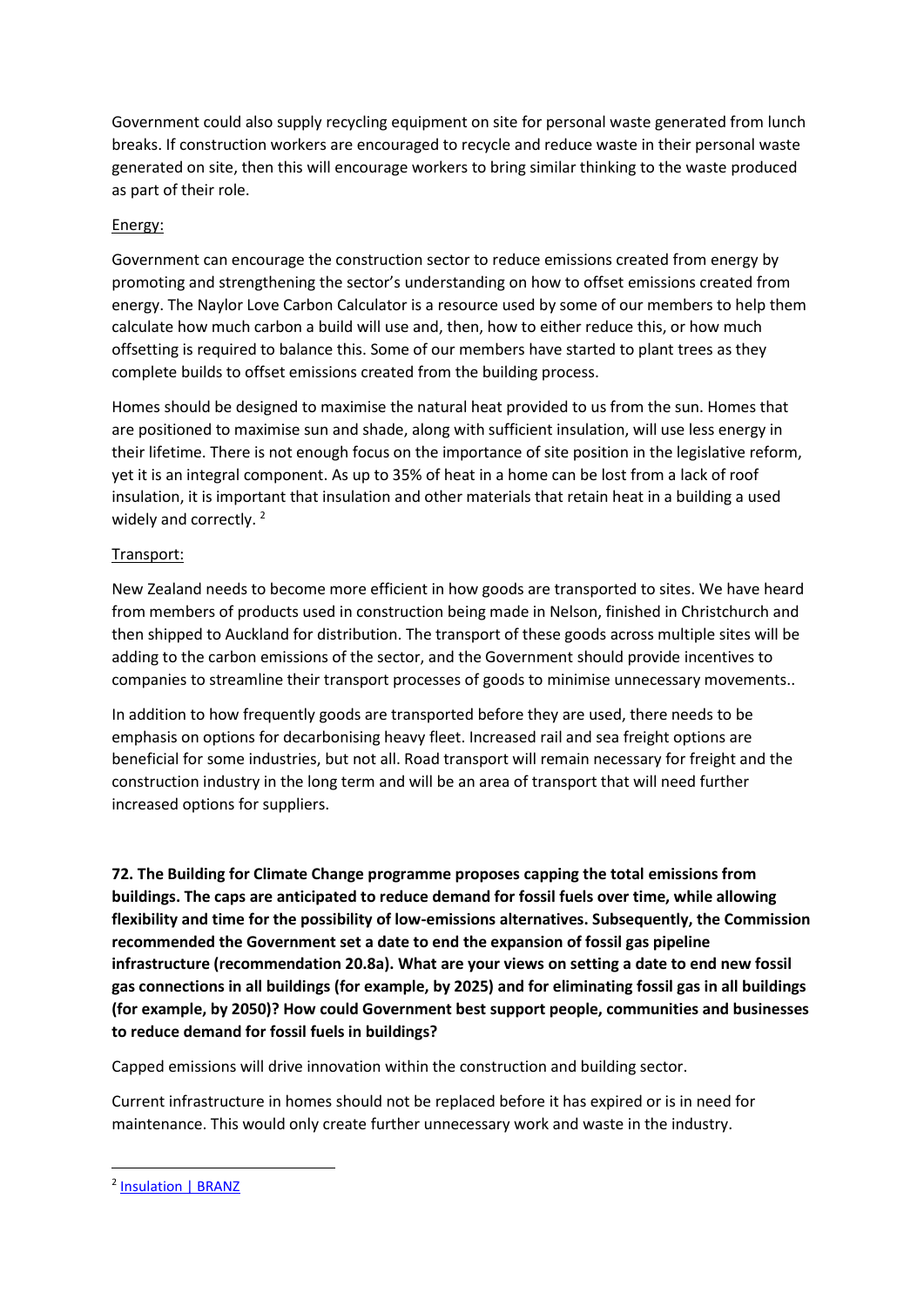Government will need to support the transition of homes, particularly through financial incentives to lessen the burden on homeowners through the transition.

Switching to alternative forms of electricity generation for domestic housing is encouraged, particularly for solar and wind. Government support and investment should be focused on low carbon energy solutions that can be scaled to service the entire New Zealand population.

Although supportive of reducing demand for fossil fuels by customers, this overlooks the heavy reliance on fossil fuels such as coal by some of the biggest industries in New Zealand. Addressing it at the customer level without addressing New Zealand's reliance on coal will have minimal impact. It is putting the focus in the wrong place.

**73. The Government is developing options for reducing fossil fuel use in industry, as outlined in the Energy and industry section. What are your views on the best way to address the use of fossil fuels (for example, coal, fossil gas and LPG) in boilers used for space and water heating in commercial buildings?** 

Not Applicable

# **74. Do you believe that the Government's policies and proposed actions to reduce building related emissions will adversely affect any particular people or groups? If so, what actions or policies could help reduce any adverse impacts?**

Much of the current proposed actions are focused on people living in rental homes. It is true that a rental property is unlikely to meet the required standard on energy efficiency. Some improvement has been provided for by the Healthy Homes Standard, requiring insulation and appropriate heating and cooling sources, but a . healthy home is different to an energy efficient one.. A home without an efficient heating source will require more power to heat, and therefore heating a home will put financial pressure on occupants. Due to potential financial pressures, an occupant may choose to not use an appliance and therefore the home will less healthy and warm but will have a reduced carbon footprint. However, reduced carbon footprint does not equal energy efficiency, which should be the focus here. RMBA wants homes that are healthy for people to live in, as well as have reduced consequences for the environment. Any policy introduced by government on tackling building related emissions needs to consider both emissions and efficiency in a way that provides a healthy home for both its occupants **and** the environment.

A consideration that has not been explicitly outlined in the report is first home buyers. Renters, Māori, and Pacific peoples are at risk of living in homes that are not energy efficient or have poor energy heat sources in their homes. However, people entering the housing market for the first time are also facing financial pressure due to the current housing market, potentially pushing first time buyers to purchase older, or less energy efficient homes. As these homes are not protected under the Healthy Home Standards, there is little being done to improve these older homes as they are owned by those without the funds to improve energy efficiency. This is not only low income families, but also those with high debt due to the current housing market. As the median house price for Auckland in September 2021 was \$1,150,000, any policies need to improve carbon emissions need to include everyone, not just low income households or renters.<sup>3</sup>

<sup>3</sup> [• New Zealand: median house prices by regi](https://www.statista.com/statistics/1028580/new-zealand-median-house-prices-by-region/)on 2021 | Statista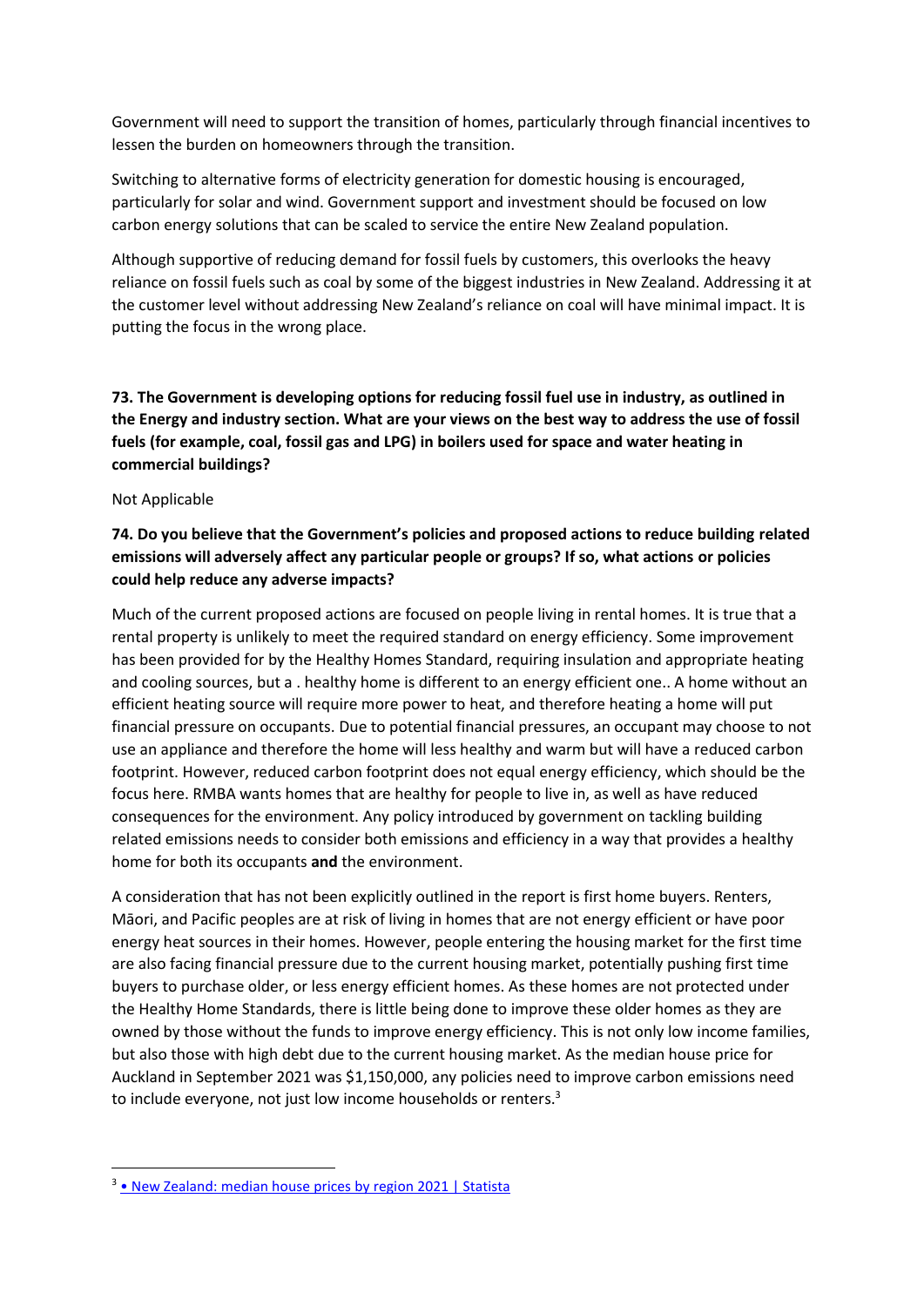**75. How could the Government ensure the needs and aspirations of Māori and iwi are effectively recognised, understood and considered within the Building for Climate Change programme?** 

--

**76. Do you support the proposed behaviour change activity focusing on two key groups: consumers and industry (including building product producers and building sector tradespeople)? What should the Government take into account when seeking to raise awareness of low-emissions buildings in these groups?** 

RMBA supports taking different approaches towards consumers and industry as they each have different roles in the sector.

#### Industry:

Builders and contractors need to be considered as a major focus when it comes to raising awareness around construction of new buildings and implementing any new policies. Builders are involved throughout the entire construction and life of a building, from products used during construction and lifetime maintenance after completion. Builders talk to consumers and make recommendations from their experience and expertise working with building materials and products, and so any changes required to the way products are used in a building will need full support and understanding from builders. Education programmes and an encouragement to shift away from the current status quo will be required to achieve this. Any education programme will need to have detail on how any changes will improve impacts on the environment. This could be achieved through mandatory education modules as part of the points in the Licensed Building Practitioner programme. Modules focusing on environmental issues could even become an annual requirement, as advancements in environmental products changes very quickly. No matter what vehicle is used to educate builders, it will need to be far reaching – as builders can work on multiple sites that can be hard to access, due to the nature of the sector.

### Consumers:

Consumers will need to be aware of any potential impacts a policy change will have on building to their property. As consumers fund new buildings, particularly new residential homes, there would be follow on costs that they may need to be aware of. A cost of building a home may increase (this is almost certain and will be added to the year on year increases we are seeing), and so this would need to be factored into any contract or agreement a consumer may enter into when looking to build. Consumers will need to be educated on how building techniques with low emissions outcomes will improve their home, as well as limit the environmental impacts.

RMBA supports the implementation of a simple programme to show consumers which building practices and changes to homes can improve energy efficiency. This could be similar to the current energy star rating on appliances. A programme such as this is easy for consumers to understand without having to undertake their own research.

RMBA would also support Government incentives and funding to consumers to upgrade their home, as our existing housing stock needs significant improvement to meet energy efficiency standards. A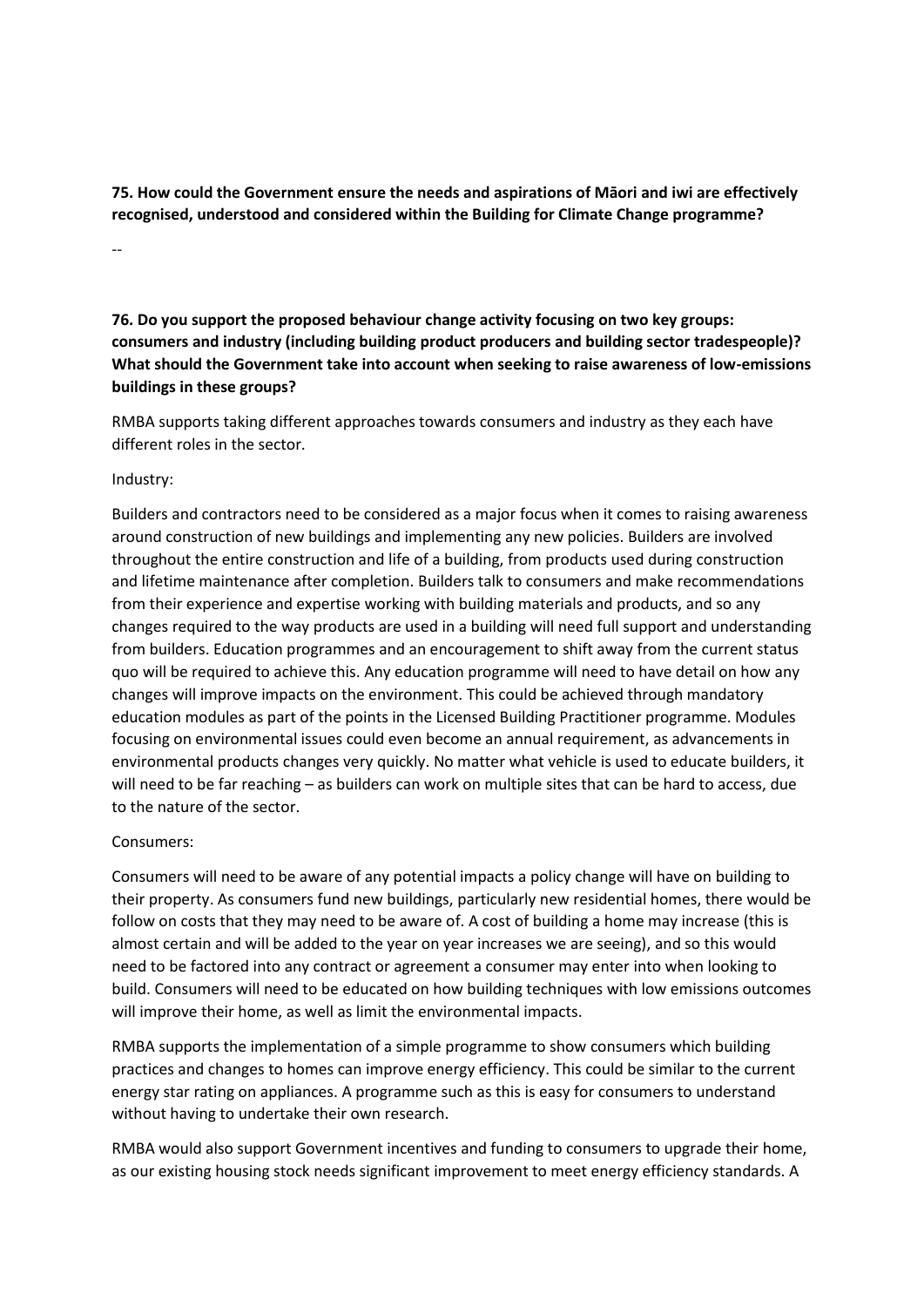BRANZ 2015 House Condition Survey found that 53% of homes would benefit from retrofit insulation in the ceiling and/or subfloor.<sup>4</sup> Schemes such as the Warmer Kiwi Homes programme, which provides up to 90% of the cost for insulation in lower incomes areas, should be widened to ensure all New Zealanders in older existing homes can be improved to help New Zealand meet its carbon emissions requirements.

# **77. Are there any key areas in the building and construction sector where you think that a contestable fund could help drive low-emissions innovation and encourage, or amplify, Transitioning to a low-emissions and climate-resilient future emissions reduction opportunities? Examples could include building design, product innovation, building methodologies or other?**

Builders have an important role in driving the future of low emission innovation due to their unique position in the construction industry. Builders are often consulted or involved in all areas of the construction process, and so need to be encouraged to contribute to the low emission future for any government policy to succeed. RMBA welcomes any funding that would drive the industry to design and build with the environment in mind. A separate criterion for new builds and for upgrading the existing housing stock would ensure fairness as they face different challenges. Renovation of an existing home will need to allow for ideas that improve the home without making such serious changes that it then becomes more beneficial to demolish and rebuild. Any incentive or policy changes that requires rebuild will be creating more waste, rather than achieving less environmental impact. RMBA supports a targeted fund for those in existing homes, as existing property has been excluded from other reforms in building requirements recently, such as the H1 insulation review. Our existing stock needs targeted improvements options.

# **78. The Ministry of Business, Innovation and Employment (MBIE) is considering a range of initiatives and incentives to reduce construction waste and increase reuse, repurposing and recycling of materials. Are there any options not specified in this document that you believe should be considered?**

RMBA believes that there does need to be further innovation on how building products are recycled. Building products can be diverted from landfill and reused across the sector to reduce waste. In the UK, site waste plans are part of the building consents process, and this has resulted in bricks from a demolished building being widely reused for new builds. The solutions already exist, we just need waste plans and the use of recycled materials to be done consistently and on a wider level, to ensure that waste is kept to a minimum.

Insulation and other supplies where there are currently shortages also need imagination on how these can be sourced from elsewhere. If disruption in the supply chain can be eased through recycling domestically, this will reduce reliance on the international market and ease some of the pressures around supply which the building industry is currently facing at extreme levels. This is hard to achieve currently, as it is not often economical to recycle a residential home. Existing property on land, is often given away for removal, and it is then up to the removal company as to what happens with it. MBIE will need to consider how existing property that is going to be removed has materials that could be recycled and how to incentivise the building industry to reuse those materials where possible. Focus could be on areas such as insulation, untreated wood, and flooring. BRANZ have

<sup>4</sup> [Insulation | BRANZ](https://www.branz.co.nz/healthy-homes-research/hcs/2015-results/insulation/)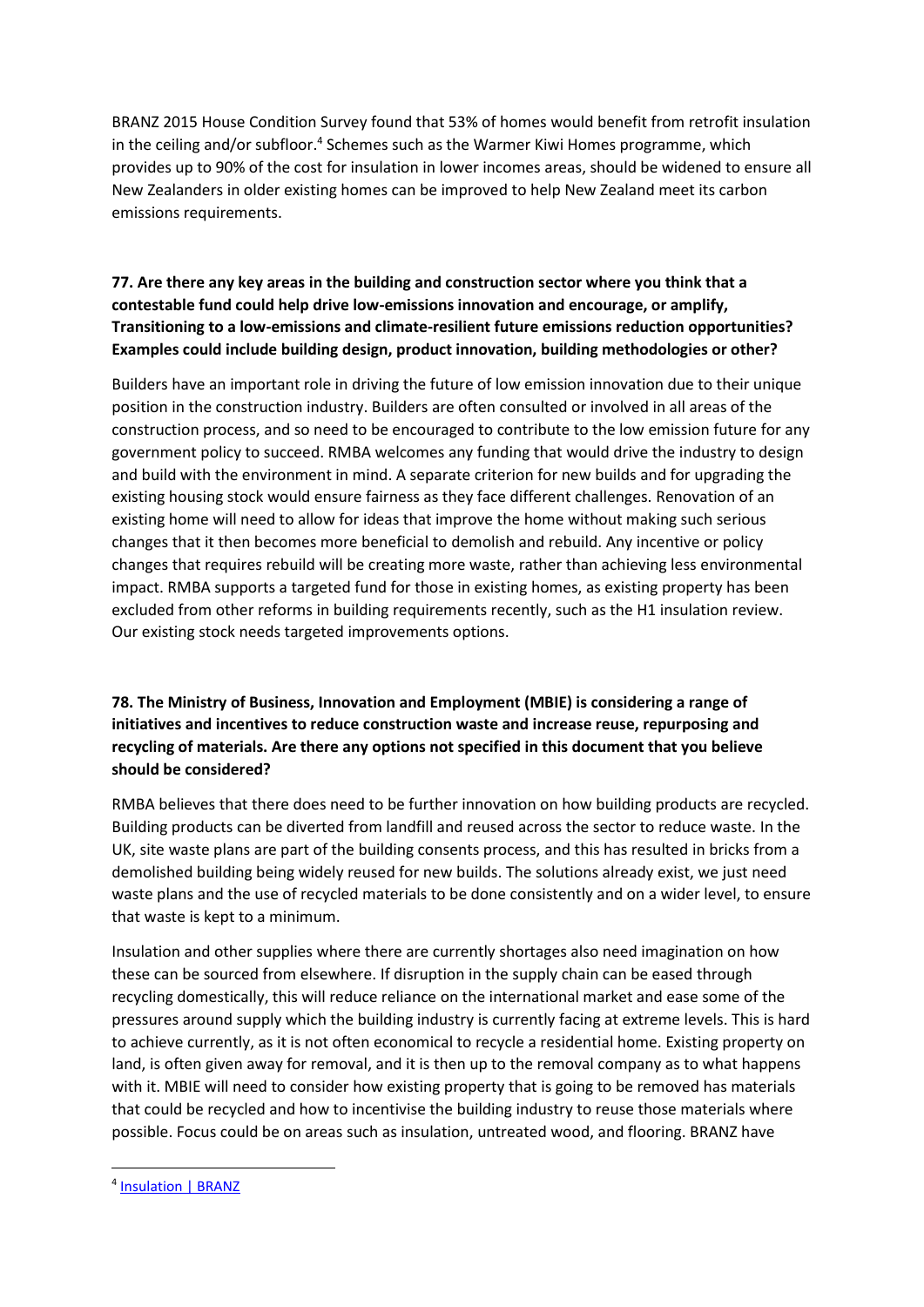formed a calculator to determine the cost of sending materials to landfill.<sup>5</sup> Calculators such as this should be promoted to show the financial cost to a business of sending waste to landfill, which will incentivise business to recycle materials where they can.

# **79. What should the Government take into account in exploring how to encourage low emissions buildings and retrofits (including reducing embodied emissions), such as through financial and other incentives?**

The easiest way to encourage retrofits for both homeowner and builder is to have a rebate scheme. As costs to retrofit a home can be substantial and are set to continue due to the short supplies in the construction industry, a rebate scheme based on performance and improved energy efficiency of a home would be beneficial. A rebate scheme would stimulate the industry and encourage homeowners to take the first step of consulting a builder on how to improve energy efficiency in their home. Specific areas rebates could focus on are insulation, double glazing of windows and overall thermal leakage reduction.

Rebate schemes would also work in the commercial construction industry, as there would be incentive for commercial property to improve their property portfolio. Potential areas of focus are improved lighting efficiency, thermal leakage production and technology use within the building.

In addition to existing stock, rebate schemes could apply to new builds, and would be welcomed by those financing new builds as the cost of building in the current market is a continuing struggle due to continually changing supply market prices. A scheme for new builds would need to differ and operate separately to a scheme for existing stock, as there will be different needs in getting buildings in each category to standard, due to the different building standards being applied at the time of a property being built. Energy efficiency and reduction of carbon emissions for new builds starts with design. Therefore, any rebates or financial incentives would need to be targeted at the design process of a build. This could include rebates around solar power ability, EV points for vehicles and thermal leakage reduction.

## **80. What should the Government take into account in seeking to coordinate and support workforce transformation, to ensure the sector has the right workforce at the right time?**

RMBA supports and encourages government consultation with the construction industry in making any policy decision. This is also true for decisions made around the Emissions Reduction Plan and future environmental decisions that could impact the sector. Government currently has access to the Construction Sector Accord, and RMBA encourages the use of the Accord to drive any change successfully in the industry. Part of this could be the use of compulsory environmental education in the sector, particularly through the Licensed Builders Practitioners scheme. Cooperation across the sector, including cooperation of competing industry leaders, is what RMBA would support and encourage in a transition to a low emission industry.

## **81. Our future vision for Aotearoa includes a place where all New Zealanders have a warm, dry, safe and durable home to live in. How can we ensure that all New Zealanders benefit from improved thermal performance standards for our buildings?**

Incentives should be easily accessible and available to a wide range of people.

RMBA supports an approach to environmental issues around construction to be considered with healthy homes in mind. This means building with low emissions and low waste in addition to

<sup>5</sup> [REBRI resource routing calculator | BRANZ](https://www.branz.co.nz/sustainable-building/reducing-building-waste/assessing-waste/rebri-resource-routing-calculator/)